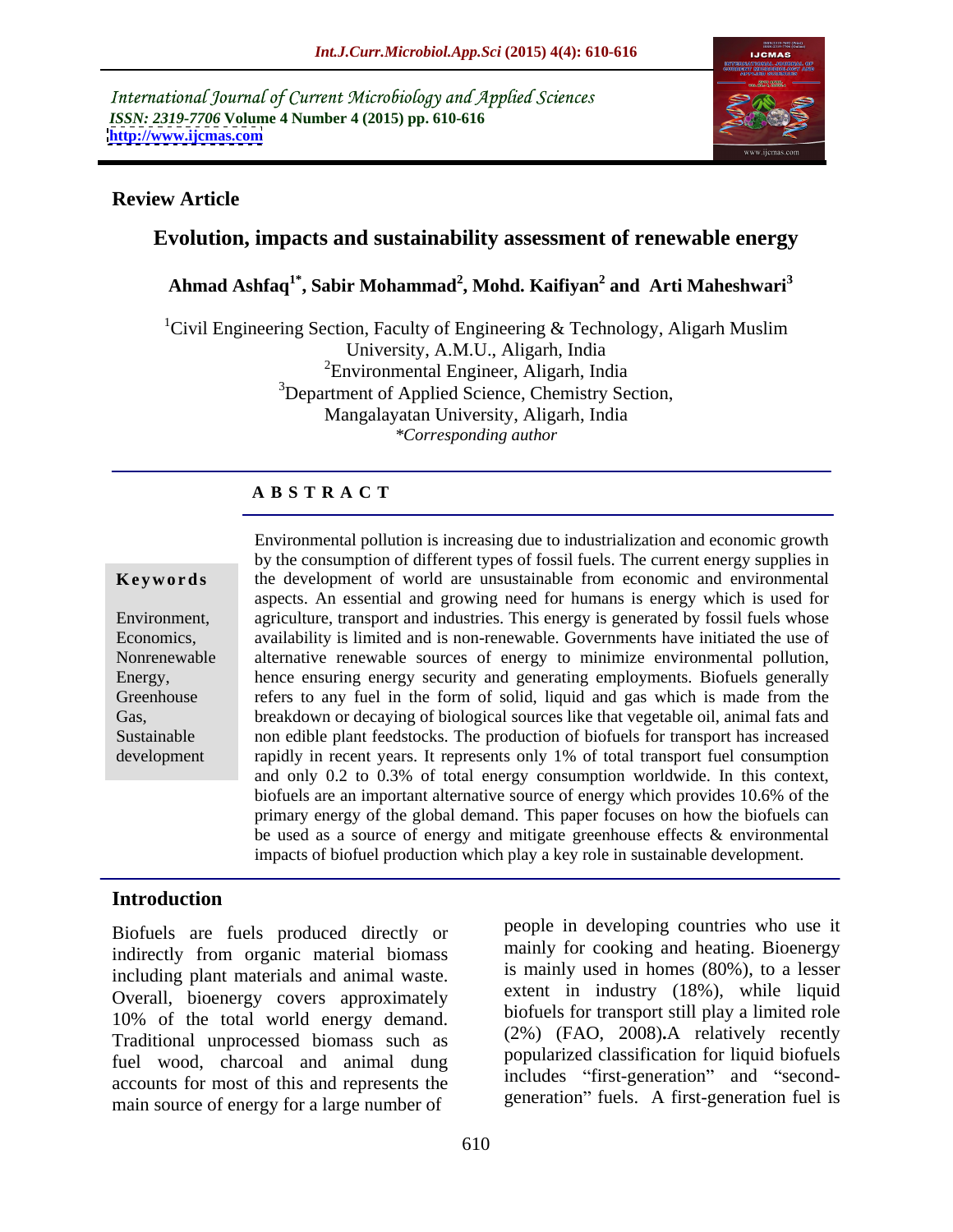generally one made from sugars, grains, or seeds, i.e. one that uses only a specific factor contributing to greenhouse gas (often edible) portion of the above-ground biomass produced by a plant, and relatively used for feedstock production and transport, simple processing is required to produce a including for fertilizer and pesticide finished fuel (NYK Geneva., 2008).The manufacture, for cultivation and harvesting sustainable and economic production of 1st- of the crops, and or in the biofuel production generation biofuels has however come under plant itself. Emissions of nitrous oxide are close scrutiny (IEA, Bioenergy task, another important factor (Table 1:Biofuels 2009)**.**Second-generation fuels are generally toxic emissions compared to standard fuels). those made from non-edible lignocellulose It is released when nitrogen fertilizers are biomass, either non-edible residues of food used and its greenhouse gas effect is about crop production (e.g. corn stalks or rice 300 times stronger than that of carbon husks) or non-edible whole plant biomass dioxide (FAO, 2008)**.** By-products from (e.g. grasses or trees grown specifically for energy). The potential for producing rural animal feed make a positive contribution to income by production of high-value climate change mitigation because they save products (such as liquid fuels) is attractive energy and greenhouse gas emissions that (NYK Geneva, 2008).This rapidly growing would otherwise have been needed to industry has recently raised important produce the feed by other means. Most concerns. In particular, the sustainability of studies have found that producing first many first-generation biofuels which are produced primarily from food crops such as in greenhouse gas emissions of 20 to 60% grains, sugar cane and vegetable oils has when fossil fuels are replaced provided the been increasingly questioned over concerns most efficient systems are used and carbon such as reported displacement of food-crops, dioxide emissions from changes in land-use effects on the environment and climate are excluded. When forest or grassland is change.The increasing criticism of the converted to farmland to produce feedstocks sustainability of many first-generation biofuels has raised attention to the potential by feedstock production, carbon stored in of so-called second-generation biofuels the soil is released into the atmosphere. (IEA, 2010). (FAO, 2008).

To assess the net effect on greenhouse gas

emissions than fossil fuels.A significant emissions is the amount of fossil energy biofuel production such as proteins for generation biofuels usually yields reductions in greenhouse gas emissions of 20 to 60% or to produce crops that have been displaced (FAO, 2008)**.**

## **Environmental impacts of biofuel Biofuel production stimulate agricultural production growth and poverty reduction in the longer term**

emissions of replacing fossil fuels by The emergence of biofuels could increase biofuels, we need to analyses emissions the demand for agricultural products and throughout the whole process of producing, help revitalize agriculture in developing transporting and using the fuel. Greenhouse countries. The world's poorest countries gas balances differ widely depending on the could become major agricultural producers, type of crop, on the location, and on how while supplying feedstocks for liquid biofuel feedstock production and fuel processing are production. Agricultural growth, over the carried out. Biofuels from some sources can long term, helps to improve food security by even generate more greenhouse gas generating rural income opportunities and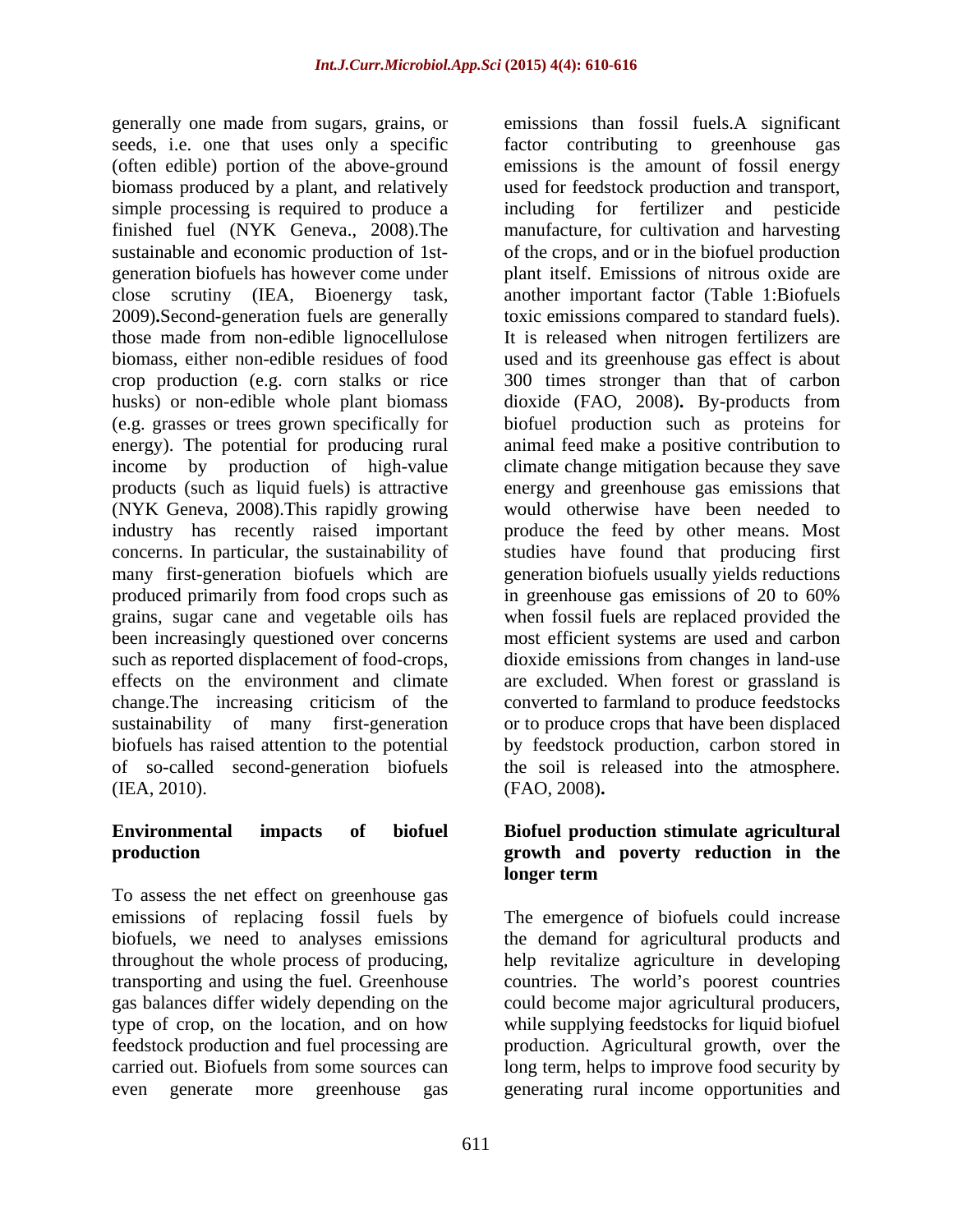reducing food prices for consumers (Table chosen criteria. Each process is assessed for 2: Biofuels yield from different feedstocks). all the chosen criteria through various Growth in Gross Domestic Product (GDP) available methods including matrix and in the field of agriculture is at least twice as index-based method. Besides those two effective in reducing poverty as growth in methods, the other approaches available for other sectors. (FAO, 2008). Government production pathway screening are i.e. assistance to improve access to credit and sustainability root cause analysis, decision infrastructure including local roads allows support tool, knowledge-based process farmers to boost their incomes, and intensify synthesis method, mathematical food production. Increased farm optimization; as well as the cost-focusing productivity will be important to avoid longterm increases in food prices and excessive engineering and target costing (Pokoo A. et. expansion of cultivated area. The al. 2010). introduction of nonfood crops, which yield cash flow, can also encourage private investment. Technological change is the **sustainability** biggest driver of agricultural growth.

Production pathway assessment appears as a 2010). To ensure the reliability of the simulation process, models development, input data gathering as well as reasonable typical conventional process. Subsequently, several alternatives of production pathway are established and used for comparison based on single or multiple objectives increase productivity. Measures should (Liew, W. H. et al, 2013). For multiple

synthesis method, mathematical methods like Bio-Trans model, value al. 2010).

## **Policies ensure environmental and social sustainability**

However, the high research cost means that Higher agricultural and food prices driven, public funding remains essential (FAO, among other things, by an increased demand 2008). for biofuels, are having negative impact on **Methodological framework for** countries, and especially on the many of the **sustainability assessment**  poorest households. A sustained effort is critical step in process design, which vulnerable people may require direct food involves screening of alternative processes distribution, targeted food subsidies, cash to the desired product based on various transfers, and nutritional programmers such criteria. There were several assessment as school feeding. In the short to medium works involve the criteria of economy term, social protection programs must be performance, environment impact, society developed. In the medium to long term, concern, safety and health, etc. (Li, et al. higher food prices could be mitigated by 2011. Narayanan, et al. 2007. Othman et al. increasing food supply provided that policy assumptions are critical. Baseline for agricultural products can present performance of the process is usually opportunities for agricultural and rural simulated based on operating conditions of development in developing countries, but objectives analysis, the models should smaller farmers by securing their access to consider the contributions from all the natural resources and by ensuring that theirfood security in food-importing developing needed to protect the poor and foodinsecure. In the immediate context, the most interventions do not disrupt trade flows and that investments are made in infrastructure for storage and transportation. Higher prices sustained improvements in research, infrastructure, and access to credit and risk management instruments are also needed to increase productivity. Measures should specifically address the needs of poor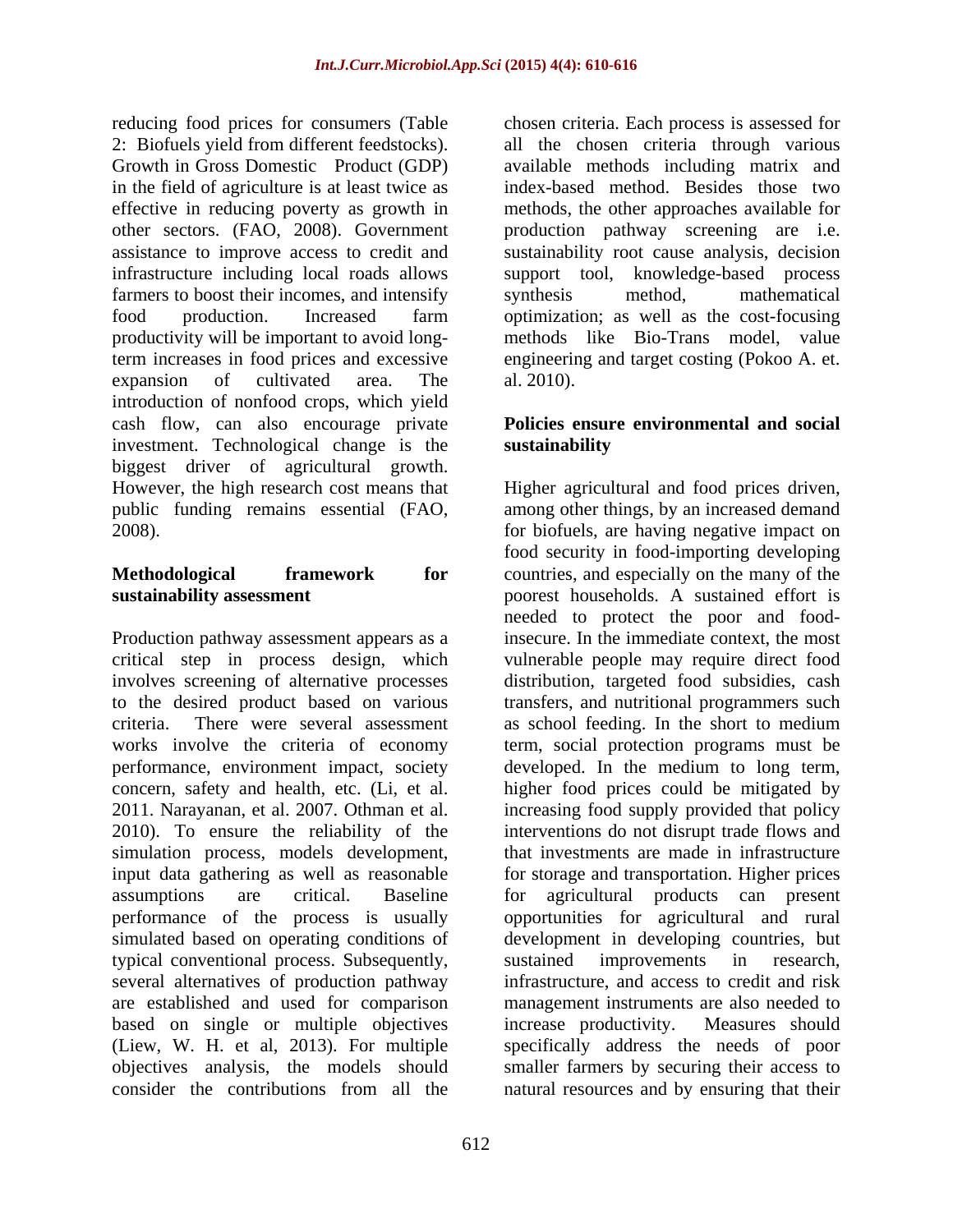agricultural practices could help to reduce particularly for developing countries. There energy equals be permitted. Microalgae cover is a need for an appropriate international exacerbating some of its negative effects and crop-based biofuels (Boeing, 2008). promoting biofuels compared to other Furthermore, algae do not require heavy

# **Sustainability of next generation biofuels**

produced from a variety of various and microalgae. According to the IEA account for 90% of all biofuels in 2050 (Renssen S., 2011). The potential of lignocellulosic material to provide valuable fed into the algae media in the form of feedstock for biofuels production has not activities and does not require any additional

land rights are respected (FAO, 2008). Iand management activities (IEA,2010).<br>Policies must ensure that further expansion Although lignocellulosic biofuels have a of biofuel production is environmentally positive environmental and economic impact sustainable and will provide a positive in terms of increasing energy efficiency, contribution to climate-change mitigation. reducing net carbon emissions and creating Therefore, an improved understanding of job opportunities, deployment of high how biofuels affect land-use change is quality second-generation biofuels is not yet urgently needed, since this can have a commercialized and not regarded as priority significant negative effect on greenhouse in many developing countries (except gas emissions. Promotion of good Brazil) due to high associated costs and lack the negative effects of expanded biofuel SuleimenovaA. 2012). Another type of next production. Sustainability criteria are needed generation biofuels comprises microalgae for biofuels that do not create trade barriers, which are sometimes referred to the third forum to debate and agree on sustainability microorganisms (e.g. cyanobacteria, green criteria. Biofuel policies need to be reviewed algae, red algae and diatoms) capable of all as they have had limited success in year round photosynthetic production achieving energy security and climate- (Brennan, L. et.al. 2010). They also have a change mitigation. Rapid expansion of short harvesting cycle (1–10 days), which biofuel production may increase rather than allows continuous harvests with substantial reduce greenhouse gas emissions. Subsidies energy yields. Oil content of algae accounts and mandates have created an artificially for 80% of their dry mass which reflects in rapid growth in biofuel production, 25 200 times higher oil yields compared to sources of renewable energy(FAO, 2008). fertilizers to grow. In fact, they can produce Next generation biofuels are regarded as 2010). Commercial algae production can be sustainable and secure energy alternatives to based either on the use of natural resources first-generation biofuels and can be required for their growth, i.e. sunlight, water feedstocks, such as lignocellulosic biomass conditions. Under artificial conditions, algae assessment, next generation biofuels will compatible with the absorption spectra of been fully realised (Naik, S. N. et.al. 2010). Overall, algae are able to assimilate up to However, such feedstock forms a readily 150,000 ppmv CO<sub>2</sub> and potentially make use available biomass source from harvesting of carbon emissions released by power land management activities (IEA,2010). Although lignocellulosic biofuels have <sup>a</sup>  $(NurmukhanbetovaG.,)$ generation biofuels. Microalgae cover unicellular and multicellular crop-based biofuels (Boeing, 2008). Furthermore, algae do not require heavy proteins and other valuable co-products which can themselves be used as livestock feed and fertilizers (Brennan L. &OwendeP. and nutrients, or artificially replicated subjected to fluorescent lighting algal photosynthetic pigments and constantly supplied with minerals and  $CO<sub>2</sub>$ fed into the algae media in the form of carbonates or from external sources. Overall, algae are able to assimilate up to 150,000 ppmy  $CO<sub>2</sub>$  and potentially make use plants (Chisti Y. 2007).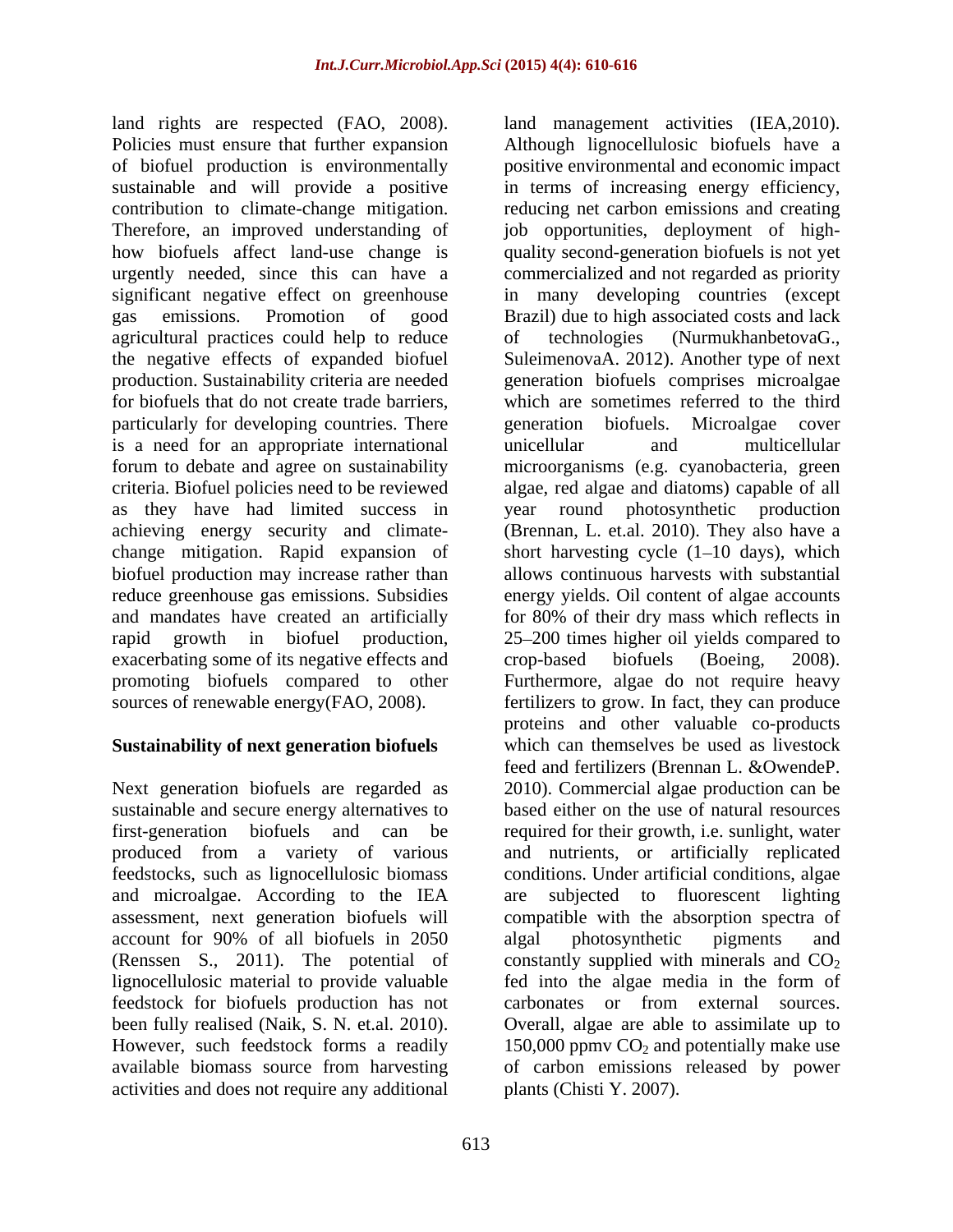| S.No. | <b>Bioethanol</b> (E85)   | <b>Biodiesel (B20 B100)</b>                                                              | <b>Fischer-Tropsch</b> |
|-------|---------------------------|------------------------------------------------------------------------------------------|------------------------|
|       | 15%<br>reductions         | in ozone- $\vert$ 10% (B20) and 50% (B100) Nitrogen oxide reductions due                 |                        |
|       | volatile<br>forming       | organic reductions in carbon monoxide to the higher cetane number                        |                        |
|       | compounds                 |                                                                                          | and even further       |
|       |                           | 40% reductions in particulate 15% (B20) and 70% (B100) Reductions with the addition of   |                        |
|       | emissions                 | reductions in carbon monoxide catalysts.                                                 |                        |
|       |                           |                                                                                          |                        |
|       |                           | 20% reductions in particulate 10% (B20) and 40% (B100) Little or no particulate          |                        |
|       |                           | emissions 10% reductions in reductions in total hydrocarbon emissions due to low sulphur |                        |
|       | Initrogen oxide emissions | emissions                                                                                | and aromatic content.  |
|       |                           | 80% reductions in sulphate $20\%$ (B20) and 100% (B100) Expected reductions in           |                        |
|       | emissions                 | reductions in sulphate emissions   hydrocarbon and carbon                                |                        |
|       |                           |                                                                                          | monoxide emissions.    |
|       |                           | Lower reactivity of hydrocarbon $\vert 2\%$ (B20) and 9% (B100)                          |                        |
|       | emissions.                | increases in nitrogen oxide                                                              |                        |
|       |                           | emissions                                                                                |                        |
|       |                           | Higher ethanol and acetaldehyde   No change in methane emissions                         |                        |
|       | missions.                 | (either B20 or B100)                                                                     |                        |

# **Table.1** Typical Biofuel Toxic Emissions Compared To Standard Fuels

Source: USPA 2002 a 'Clean Alternative Fuels: Biodiesel'; USEPA 2002 b 'Clean Alternative Fuels: Ethanol' USEPA 2002c 'Clean Alternative fuels: Fisher- Tropsch'.

| Table.2 Biofuel<br>r Different Feedstocks and (<br>l Countries<br>$+$ ar I<br>$V$ 10 M<br>Y 11-16<br>1 IVIU |  |
|-------------------------------------------------------------------------------------------------------------|--|
|                                                                                                             |  |

| S.No                                                                             | Global           |                |                   | Conversion        |                      |  |
|----------------------------------------------------------------------------------|------------------|----------------|-------------------|-------------------|----------------------|--|
|                                                                                  | <b>National</b>  | <b>Biofuel</b> | <b>Crop Yield</b> | <b>Efficiency</b> | <b>Biofuel Yield</b> |  |
|                                                                                  | <b>Estimates</b> |                |                   |                   |                      |  |
|                                                                                  |                  |                | (Tonnes/ha)       | (Litres/tonne)    | $(\text{Litres/ha})$ |  |
|                                                                                  | Sugar beet       | Ethanol        | 46.0              | 110               | 5 0 6 0              |  |
|                                                                                  | Sugar cane       | Ethanol        | 65.0              | 70                | 4 5 5 0              |  |
|                                                                                  | Cassava          | Ethanol        | 12.0              | 180               | 2 0 7 0              |  |
|                                                                                  | Maize            | Ethanol        | 4.9               | 400               | 1960                 |  |
|                                                                                  | Rice             | Ethanol        | 4.2               | 430               | 1806                 |  |
|                                                                                  | Wheat            | Ethanol        | 2.8               | 340               | 952                  |  |
|                                                                                  | Sorghum          | Ethanol        | 1.3               | 380               | 494                  |  |
|                                                                                  | Sugar cane       | Ethanol        | 73.5              | 74.5              | 5476                 |  |
|                                                                                  | Sugar cane       | Ethanol        | 60.7              | 74.5              | 4 5 2 2              |  |
| 10                                                                               | Oil palm         | Biodiesel      | 20.6              | 230               | 4736                 |  |
|                                                                                  | Oil palm         | Biodiesel      | 17.8              | 230               | 4.92                 |  |
| 12                                                                               | Maize            | Ethanol        | 9.4               | 399               | 3 7 5 1              |  |
| 13                                                                               | Maize            | Ethanol        | 5.0               | 399               | 1995                 |  |
| 14                                                                               | Cassava          | Ethanol        | 13.6              | 137               | 1863                 |  |
| 15                                                                               | Cassava          | Ethanol        | 108               | 137               | 1 480                |  |
| 16                                                                               | Soybean          | Biodiesel      | 2.7               | 205               | 552                  |  |
| 17                                                                               | Soybean          | Biodiesel      | 204               | 205               | 491                  |  |
| Course Deisearch et al. 2007 for alghed data Noviemet al. 2007 for ustigard data |                  |                |                   |                   |                      |  |

Source: Rajagopal et al., 2007, for global data Naylor et al, 2007 for national data.

Source: FAO, The State of Food and Agriculture, Biofuels: Prospects, and Portunities 2008 see http:// www. fao org/ Docrep/ 011/0100e/i0100e00. htm}, chapter 2, section Biofuels and agriculture, p. 16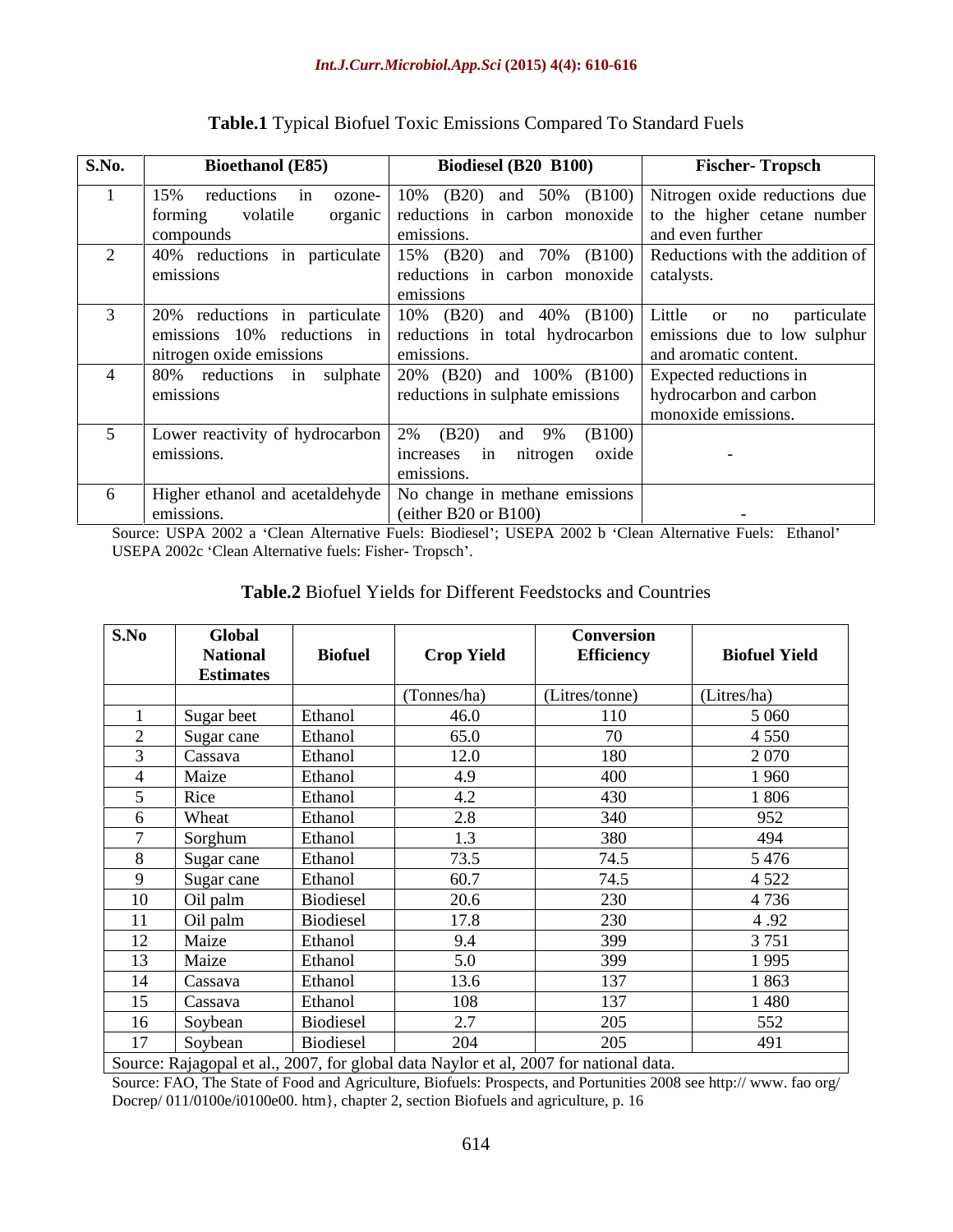The environmental concerns about biofuel and crop protection, energy and water feedstock production are the same as for management, nutrient and agrochemical agricultural production in general, and management, biodiversity and landscape existing techniques to assess the conservation, harvesting, processing and environmental impact offer a good starting distribution can contribute significantly to point for analysing the biofuel systems. The development of sustainability criteria or standards as already under way in a number of flora, such as the global bioenergy partnership and the roundtable on Boeing. 2008, Environment Report. Relative sustainable biofuels, should be established energy yields from next generation with the active collaboration of developing country partners and go hand in hand with training and support for implementation. Payments for environmental services may report.pdf. also represent an instrument for encouraging Brennan, L. &Owende, P. 2010. Biofuels compliance with sustainable production methods and standards. Finally, for for production, processing, and bioenergy to be developed sustainably, national policies will need to recognize the international consequences of biofuel Reviews, (14): 557–577. development (FAO, 2008). First two can be produced by all algae species, the bio hydrogen production is restricted to selected groups of microalgae which can use sunlight Food & Agriculture Organization (FAO), to convert water to hydrogen (as protons and  $2008$ . The State of Food and electrons) and oxygen Agriculture,Biofuels:Prospects,Risksan (NurmukhanbetovaG., SuleimenovaA. dOpportunities["http://www.greenfacts](http://www.greenfacts). 2012). org/en/biofuels.

To assess the net effect on greenhouse gas Commercialising 1st-and 2ndemissions of replacing fossil fuels by biofuels, we need to analyze emissions database showing processing plant throughout the entire process of producing,  $\theta$  details and locations. http:// transporting and using the fuel. It should alsobe established with the active IEA. 2010. ParisSustainable Production of collaboration of developing country partners and go hand in hand with training and support for implementation. The and developing countries. environmental concerns about biofuel Li, X., Zanwar A., Jayswal, A., Lou, H.H. feedstock production are the same as for and Huang, Y. 2011. Incorporating agricultural production in general, and existing techniques to assess the analysis for sustainability assessment

**Environmentally sustainable biofuel** environmental impact offer a good starting **production be ensured point for analyzing the biofuel systems. The** adoption of "good practices" in soil, water making bioenergy sustainable.

# **References**

- biofuelfro[mhttp://www.boeing.com/ab](http://www.boeing.com/ab) [outus/environment/environmental\\_repo](outus/environment/environmental_repo) [rt\\_08/boeing-2008-environment](rt_08/boeing-2008-environment-)report.pdf.
- from algae  $-$  A review of technologies for production, processing, and extractions of biofuels and co-products. Renewable and Sustainable Energy Reviews, (14): 557–577.
- Chisti, Y. 2007. Biodiesel from microalgae. Biotechnology Advances*,* (25): 294 306
- 2008. The State of Food and
- IEA Bioenergy Task 39, 2009. Commercialising 1st-and 2nd generation liquid fuels from biomass, a details and locations. http:// biofuels.abc-energy.at/demo plants.
- second-generation biofuels: Potential and perspectives in major economies
- energy analysis and inherent safety